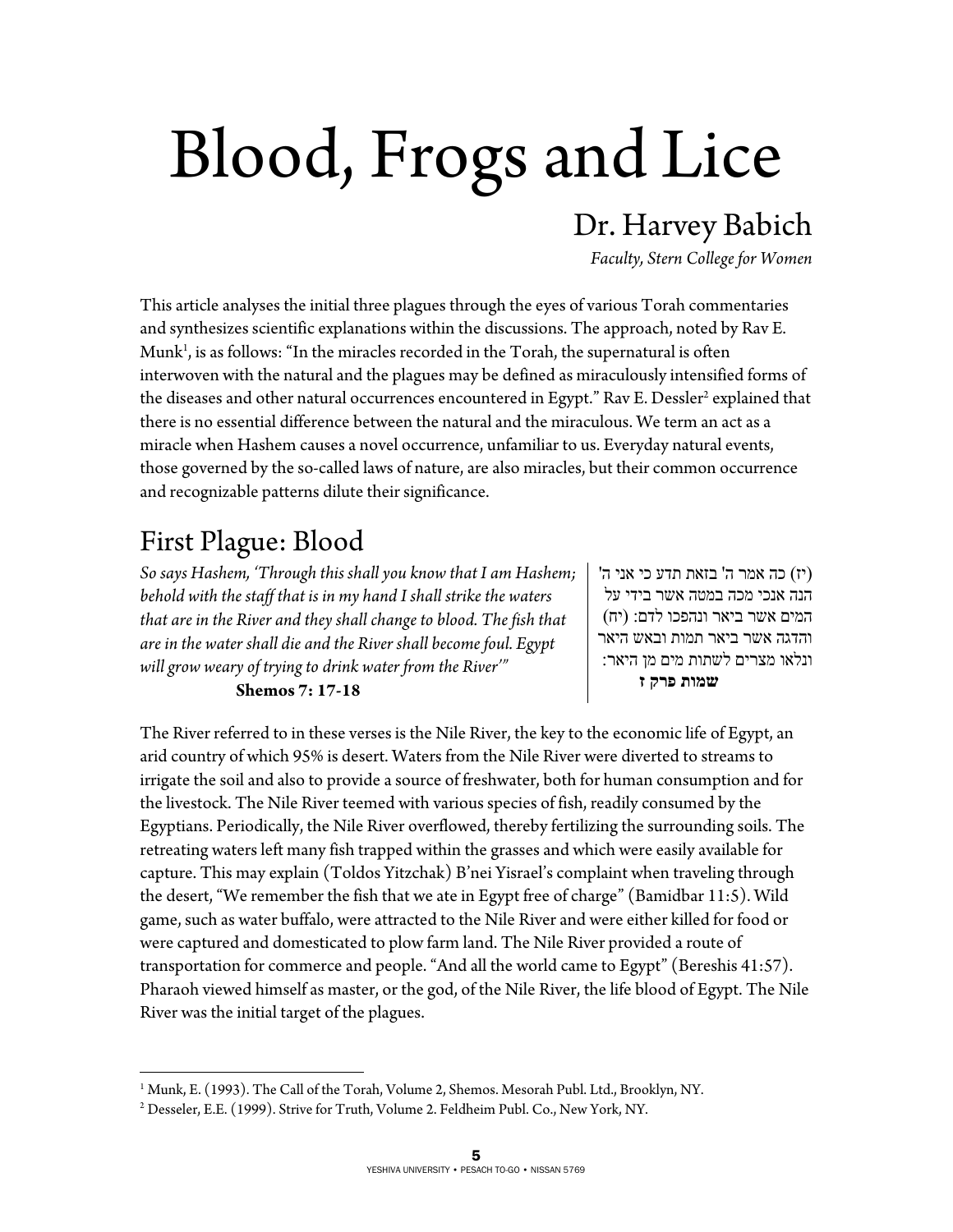As mentioned in the Haggadah, each main plague consisted of either four (Rabbi Eliezer) or five (Rabbi Akiva) subcomponents. The first plague consisted of the following events:

a) The Nile River changed to blood or to a blood-like substance;

b) The fish died, leaving the Egyptians without their food staple;

c) The Nile River fouled and emitted an offensive odor;

d) The Egyptians lacked a suitable source of drinking water;

e) And the Egyptians, wearied from trying to find drinkable water either had to purchase drinkable water from B'nei Yisrael (Rashi) or had to dig for underground water (Ibn Ezra).

Interestingly, in the Torah literature there appear to be two distinct interpretations of דם. The most commonly known translation of דם is that of actual human blood (e.g., Targum Onkelos; Maharal; S'forno). Rav Yaakov Culi, in his Me'am Loez, stated that the Nile River turned into blood, with the same taste, smell, and chemical and physical composition of actual blood. The Malbim noted that the Nile River water turned to blood and retained some of the characteristics of human blood, notably, the water was hot (human body temperature is 37°C) and caused the fish to die. The B'chor Shor commented that the Nile River turned to actual human blood, which coagulated, causing the fish to die.

A lesser known interpretation of דם is that it was blood-colored water, similar in appearance to, but not actual, blood (Targum Yerushalmi HaShalaim; Targum Yonasan). Rav Bachya, as cited by Rav Z. Sorotzkin<sup>3</sup>, suggested that water of the Nile River took on the appearance, taste, and smell of blood, but was not actual blood. A similar explanation was presented by Rav Naftali Zvi Yehuda Berlin (see Haamek Davar; Shemos 7:19) and Rav Avigdor Miller<sup>4</sup>. Quoting Rav Miller, "It was not blood that could be used for transfusions or for fertilizing the land, but the resemblance was close enough to sicken the spectators. A revolting miasma came up from all the streams of Egypt, and the people (who were accustomed to eating and feasting always) lost their appetite, and instead vomited again and again at the sight and odor of the revolting liquid. Normal life in Egypt came to a shocked standstill; and thirst, now the first time in their history, became the chief matter in the land. Everywhere, the infirm and aged lay dead; and the nation groaned in the depths of despair."

The question of whether the water of the Nile River turned to actual blood or to a blood lookalike may relate to what caused the fish to die and why the waters were befouled. As suggested by Rav Sorotzkin, if the Nile River turned to actual blood, the befouling of the Nile River may be due to bacterial decomposition of the blood. Subsequently, unable to live in blood and in an aquatic ecosystem made anaerobic by excessive bacterial metabolic activities, the fish died. Bacterial decomposition of the fish added to the malodorous emissions from the Nile River.

On the phrase, "For they could not drink from the waters of the River" (Shemos 7:24), Rav Munk wrote that although blood is drinkable, the Egyptians could not endure seven days without drinking actual water. Do people really drink blood? Apparently, yes; the phrase "human hematophagy" describes the habit of certain societies to drink blood and to use animal

 $\overline{a}$ <sup>3</sup> Sorotzkin, Z. (1993). Insights in the Torah, Volume 2, Shemos. Mesorah Publ., Ltd., Brooklyn, NY<br><sup>4</sup> Miller, A. (1992). Narrate to Your Son, Veshiva Gedolah Bais Visroel, Brooklyn, NY

<sup>&</sup>lt;sup>4</sup> Miller, A. (1992). Narrate to Your Son. Yeshiva Gedolah Bais Yisroel, Brooklyn, NY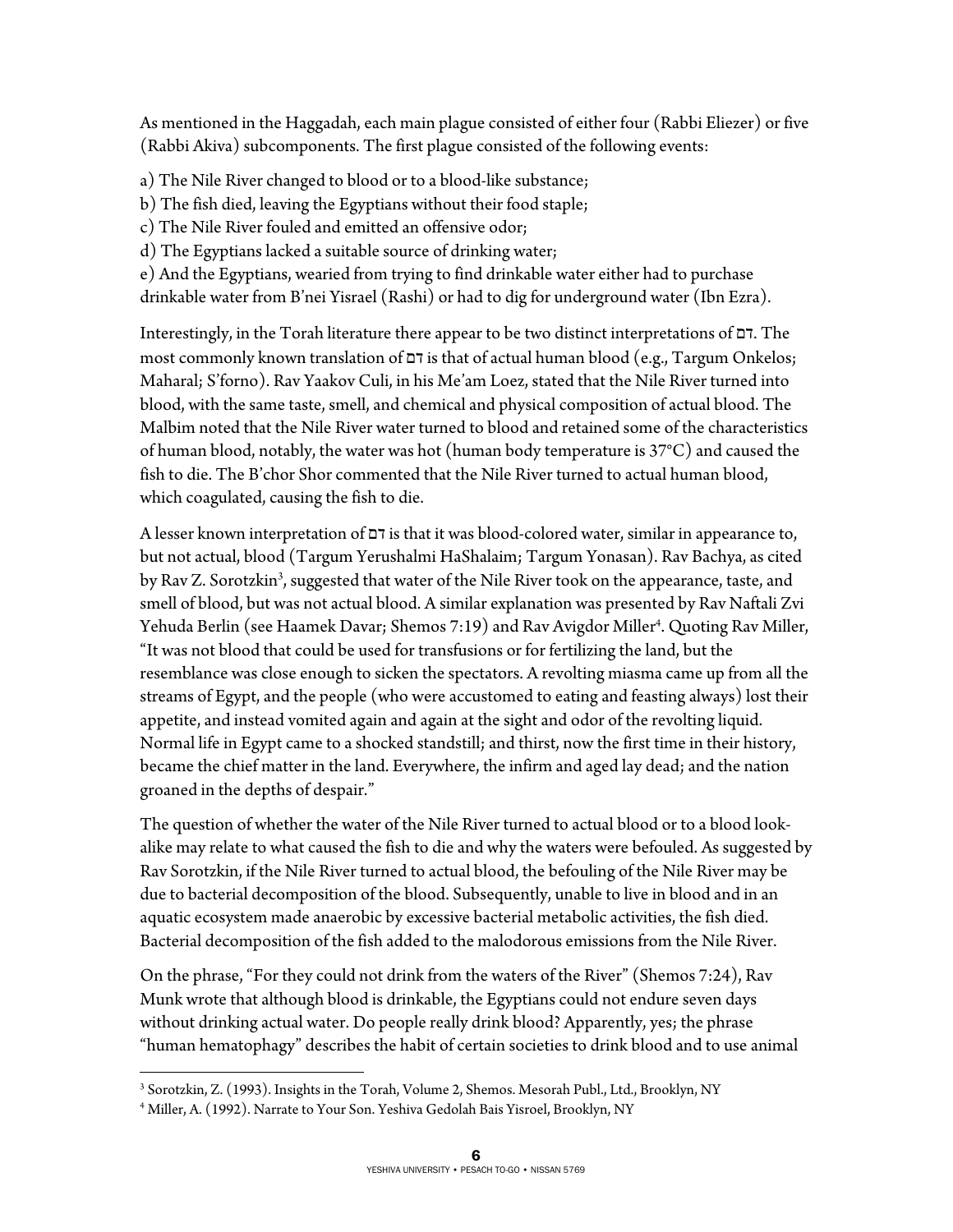blood in food items. The African Masai drink a liquid composed of a mixture of cow milk and cow blood and many communities throughout the world consume blood sausage. Ritual hematophagy, as seen in the consumption of human blood, is also known. The Scythians, a nomadic Russian people, drank the blood of the first enemy killed in battle<sup>s</sup>.

Rav C. Rabinowitz (Daas Sofrim) suggested that the very thirsty Egyptians, in the hope that the waters only appeared red but were not actually blood, drank from the Nile River. They were incorrect and the drinking of the blood only intensified their thirst. Rav Dovid Cohen (Simchas Yavetz, Haggadah of Pesach) noted that in the Torah it specifically mentioned that the Egyptians were not able to drink from the Nile River as it was polluted with dead and decaying fish, not because it was blood, implying, apparently, that people could drink. This last point is also stated by Rav Yaakov Tzvi Mecklenburg $^6$  (see Munk). "In the worst emergency, the people could have drunk blood. If blood were not considered a drink by the Torah, its consumption would not have been forbidden on pain of death. This is why the Torah mentioned not only the fact that the water would turn to blood, but that the fish of the river would all die. Once the river would be full of blood plus rotting carcasses of dead fish, even the option of drinking the blood would not exist."

If not changed to actual blood, what factors came into play to cause the waters to appear bloodlike in color and in overall appearance? Rav Munk mentioned the possibility of aquatic vegetation causing the Nile River to turn a pale red in color. He suggests that perhaps the uniqueness of the plague was the supernatural intensity of a natural phenomenon. Secular scientists have offered a variety of possibilities, including the deposition of red meteorite dust from a passing comet, deposition of volcanic ash, the intrusion of red silt, and the contamination of the Nile River by red-pigmented flagellated protozoa, zooplankton, dinoflagellates, microfungi, and cyanobacteria<sup>7</sup>, $^8$ . This last hypothesis, sudden overgrowth of an aquatic microbial species, may have the most merit. Although little publicized because of its potential negative impact on tourism, Florida often experiences red tides caused by a bloom (population explosion) of the red-colored dinoflagellate, Karenia brevis. This specific alga produces many neurotoxins (termed, brevetoxins), some of which become airborne and when a red tide coincides with an onshore breeze, hospitals in Florida prepare for an influx of patients. Brevetoxins constrict pulmonary (lung) bronchioles and, thus, are extremely harmful to asthmatics and others with breathing problems<sup>9</sup>. Other red-pigmented dinoflagellates, including species of *Gymnodinium* and *Gonyaulax*, are also involved in such blooms and also produce various neurotoxins. Such toxins are harmful to fish and other aquatic vertebrates<sup>10</sup>. Apparently, the Nile River could not maintain such massive numbers of dinoflagellates; their subsequent

 $\overline{a}$ 

<sup>&</sup>lt;sup>5</sup> Wikipedia (retrieved in 2006). http://en.wikipedia.org/wiki/hematophagy<br><sup>6</sup> Haketay Vehakabbalah, Torah Commentary by Rabbi Yaakoy Tzevi Meckle

Haketav Vehakabbalah. Torah Commentary by Rabbi Yaakov Tzevi Mecklenburg. Lamda Publishers, New York, NY

 $^7$  Marr, J.S. and C.D. Malloy (1996). An epidemiologic analysis of the ten plagues of Egypt. Caduceus 12:7-24.<br><sup>8</sup> Trevisanato, S.J. (2006). Treatments for burns in the London Medical Papyrus show the first seven biblic

Trevisanato, S.I. (2006). Treatments for burns in the London Medical Papyrus show the first seven biblical plagues are coherent with Santorini's volcanic fallout. Med. Hypothes. 66:193-196.<br><sup>9</sup> Potera, C. (2007). Florida red tide brews up drug lead for cystic fibrosis. Science 316:1561-1562.

<sup>&</sup>lt;sup>10</sup> Willey, J.M., Sherwood, L.M., and C.J. Woolvertoon (2008). Prescott, Harley, and Klein's Microbiology. McGraw Hill, New York, NY.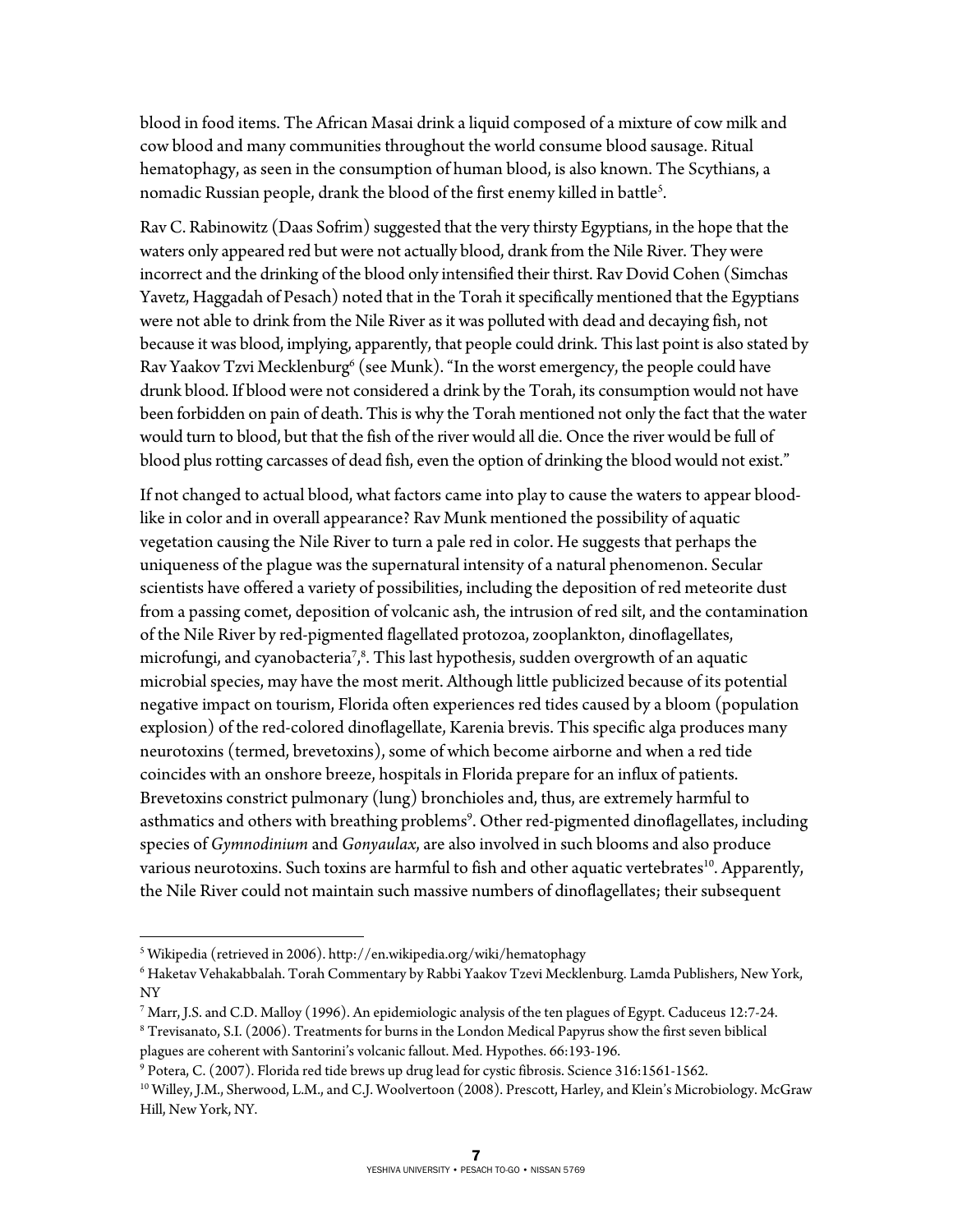death followed by their decomposition by aquatic bacteria would lead to the generation of malodorous air pollution. As noted, each main plague had several subcomponents that added to the misery of the Egyptians; emissions of aquatic and airborne toxins generated by red pigmented dinoflagellates would be a deleterious subcomponent of the plague, דם.

It really does not matter whether the Nile River was transformed into actual blood or into a blood look-alike. The Nile River was the pride of Egypt and was worshipped as a god. The Egyptians would prostrate themselves to the Nile River first thing in the morning, to the god who provided them with a livelihood. This so-called god was now transformed into a stinking cesspool! Rav Miller cited the following passages from the *Admonitions of Ipuwer,* an ancient Egyptian papyrus manuscript, which apparently referred to the first plague: "The river is blood…Blood is everywhere…Men shrink from tasting…That is our water… Everything is in ruination"

## Second Plague: Frogs

 $\overline{a}$ 

*Hashem said to Moshe, 'Say to Aharon, stretch out your hand with your staff over the rivers, over the canals, and over the*  reservoirs, and raise up the frogs<sup>11</sup> over the land of Egypt'  **Shemos 8:1** 

ויאמר ה' אל משה אמר אל אהרן נטה את ידך במטך על הנהרת על היארים ועל האגמים והעל את הצפרדעים על ארץ מצרים:

 **שמות ח:א**

Apparently, only the fish, not the frogs, died when the Nile River and its tributaries were changed to blood or to a blood-like substance. Why? Fish absorb dissolved oxygen through their gills, and perhaps, their death may be related to the lack of suitable quantities of dissolved oxygen in the Nile River due to bacterial decomposition of the dead dinoflagellates. Frogs are amphibians and are not confined to an aquatic system, and if the surrounding vegetation remained moist, they could have survived as terrestrial denizens for the week of the plague. Or, frogs have lungs and even if they remained in the anaerobic water of the Nile River, they could come to the water surface and breathe air. In addition to pulmonary (lung) respiration, frogs have two other modes of gaseous respiration, allowing for gas exchange both in water and on land. The moist skin of frogs is supplied with capillary blood vessels, allowing for cutaneous gas exchange when in water or on land. Gas exchange also occurs across the moist surfaces of the mouth and pharynx  $^{12}$ . Breathing through their lungs, most important when metabolic activity is increased, probably came into play when the frogs left the Nile River to infest Egypt. As noted, "The River shall swarm with frogs and they shall ascend and come into your palace and your bedroom and your bed and into the houses of your servants and of your people, and into your ovens and into your kneading bowls. And into you and your people and all your servants will the frogs ascend" (Shemos 7:28-29.).

 $11$  Although this will not be discussed, it is interesting to note that some commentaries, such as the Rav Bachya, the Ramban (see Munk),and the S'forno (Shemos 8:3), interpreted צפרדע as the crocodile. The Haamek Davar (Shemos 7:28) suggested that צפרדע referred both to frogs and crocodiles, with frogs infesting all of Egypt and crocodiles infesting Pharaoh's palace. For an in-depth analysis on the identity of צפרדע as the crocodile, the reader is directed to an article by Dr. S. Sperber, Department of Talmud, Bar-Ilan University on Bar-Ilan University's Parashat HaShavua Study Center, Parashat VaEra http://www.biu.ac.il/JH/Eparasha/vaera/spe.html) 12 Miller, S.A. and J.P. Harley (2005). Zoology. McGraw Hill, New York, NY.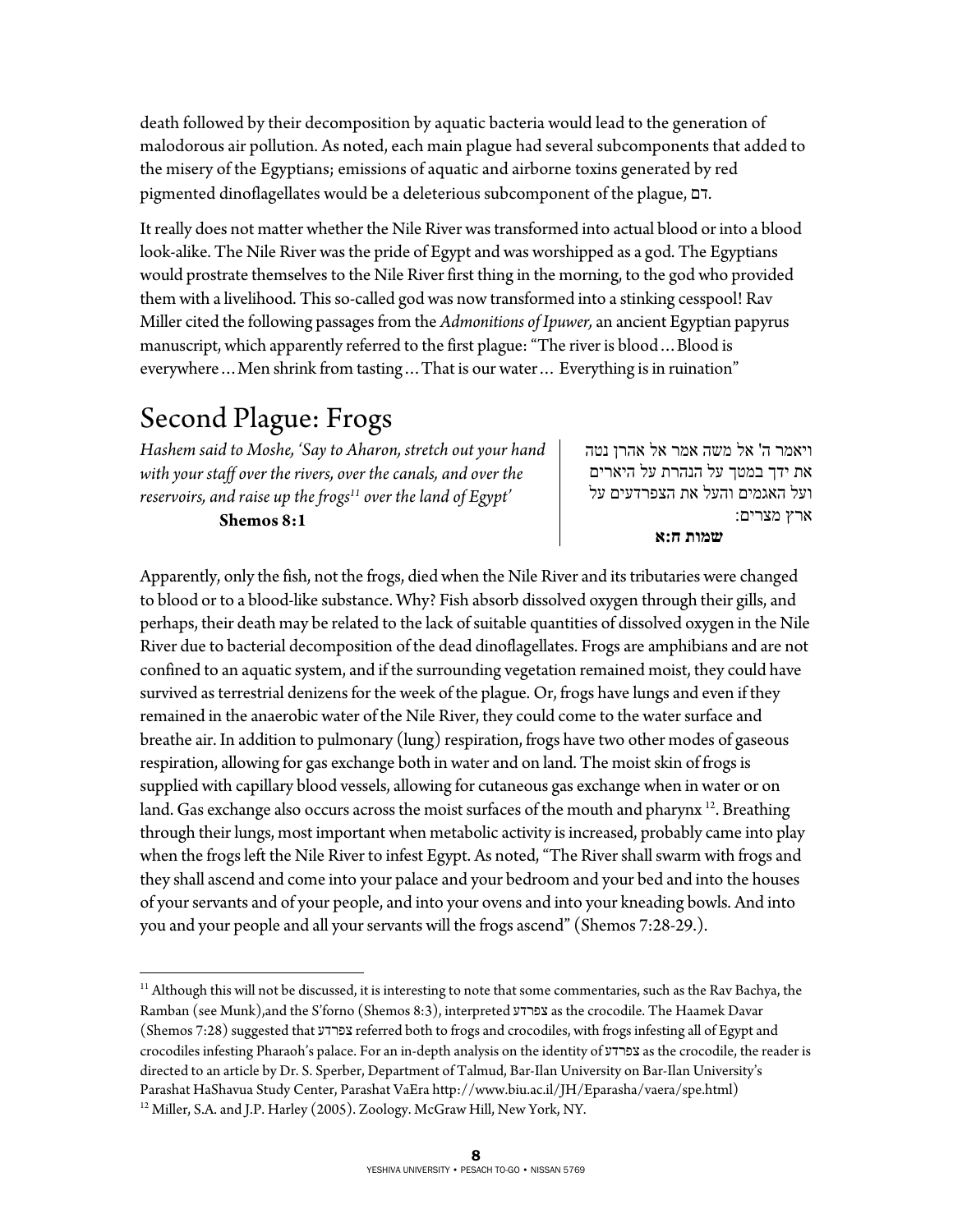When noting the dialogue Moshe should have with Pharaoh, HaShem stated, "But if you (i.e., Pharaoh) refuse to send out, behold I will strike all of your territory with frogs" (Shemos 7:27). Rav Miller suggested that the phrase "all of your territory" implied that not only aquatic frogs but various species of terrestrial frogs and land toads infested Egypt. In particular, he made note of the giant toad, *Bufo marinus,* which consumes birds and small mammals and has poisonous cutaneous glands that secrete a deadly toxin when inadvertently stepped upon. Another usually large amphibian is the West African frog, *Conraua goliath,* more than 30 cm long from tip to tip, and with a weight of 3.3 kg (or, about  $7\frac{1}{2}$  pounds). This giant frog devours animals, such as rats and ducks<sup>13</sup> and may also have been involved in the plague.

The plague of frogs commences with the following, "Aharon stretched out his hand over the waters of Egypt and the frog צפרדע infestation ascended and covered the land of Egypt (Shemos 8:2). In this verse the word "frog" is in the singular and Rashi cites a Midrash contending that one frog initially emerged from the Nile River. When the Egyptians struck the frog, it fragmented into many frogs. On the surface, this appears to describe cloning, through which differentiated adult cells become embryonic or totipotent to develop into copies of the original organism. Interestingly, prior to cloning the lamb Dolly, the initial successful cloning experiments, developed in the 1950s by Robert Briggs and Thomas King, were with frogs (*Rana pipens*)14. With this in mind, and probably pushing a scientific explanation to its extreme, striking the initial frog may have caused shedding of its differentiated epidermal somatic cells, which became totipotent or zygotelike cells, undergoing mitotic divisions to generate multicellular frogs.

In addition to causing physical discomfort to the Egyptians, the frogs and toads employed psychological warfare. As part of their reproduction and mating behavior, male frogs and toads croak and call vociferously to attract females (Hickman *et al*., 2005). The Egyptians believed that the frogs were the reincarnation of the Hebrew babies cast into in the Nile River; "Pharaoh commanded his entire people, saying, 'Every son that will be born - into the River shall you throw him'" (Shemos 1:22). The Egyptians imagined that the frogs emerging from the Nile River, with their incessant croaking, were the reincarnated bodies of the dead babies crying out for their blood to be avenged. Eventually, Pharaoh pleaded with Moshe to eliminate the plague of frogs. "HaShem carried out the word of Moshe and the frogs died - from the houses, from the courtyards, and from the fields. They piled them up into heaps and heaps and the land stank" (Shemos 8:9- 10). Thus, the pollution of the atmosphere initiated through the rotting fish in the Nile River from the first plague now continued throughout the land as the frogs slowly decomposed in the hot Egyptian climate.

# Third Plague: Lice infestation

*HaShem said to Moshe, "say to Aharon, 'Stretch out your staff and strike the dust of the land; it shall become lice throughout the land of Egypt. So they did; Aharon stretched out his hand with his staff and struck the dust of the land, and the lice* 

(יב) ויאמר ה' אל משה אמר אל אהרן נטה את מטך והך את עפר הארץ והיה לכנם בכל ארץ מצרים: (יג) ויעשו כן ויט אהרן את ידו במטהו ויך את עפר

 $\overline{a}$ <sup>13</sup> Hickman, C.P., Roberts, L.S., and A. Larson (2003). Animal Diversity. McGraw Hill, New York, NY<br><sup>14</sup> Gilbert, S.F. (1994). Developmental Biology. Sinauer Associates, Inc. Publishers, Sunderland, MA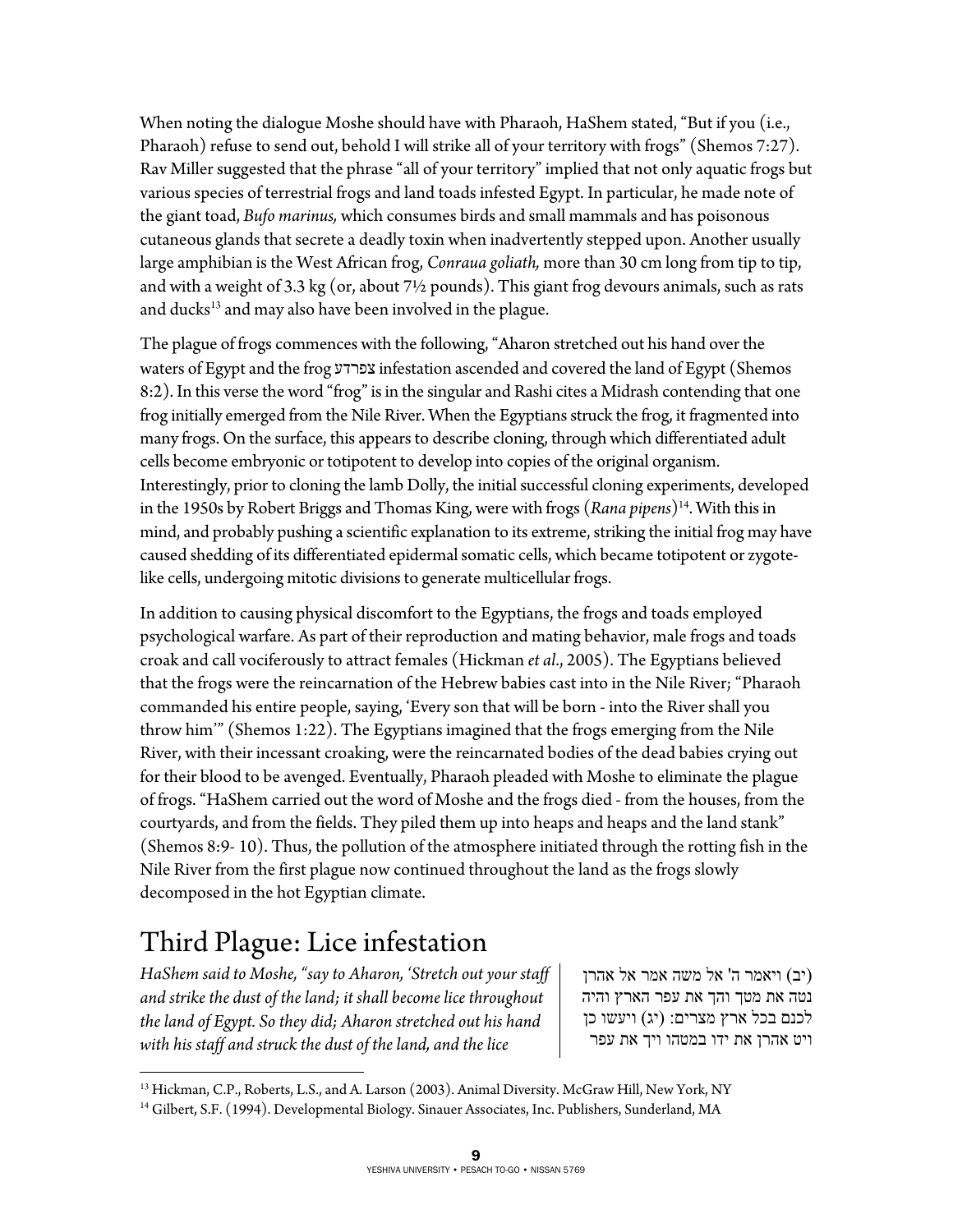**Shemos 8:12-13** 

הארץ ותהי הכנם באדם ובבהמה כל עפר הארץ היה כנים בכל ארץ מצרים:  **שמות פרק ח**

Note the differential spellings of "lice" in these two sentences. The initial term, כנם, is thought to refer to the white parasitic body lice that attach to, sting, and penetrate the bodies of humans and animals (Or HaChayim). Rav Miller suggested a connection between the first and third plague. When the Nile River changed to blood or to a blood-like liquid, the Egyptians stopped from bathing and laundering their garments, thereby initiating a hygienic scenario to promote lice infestation of their scalp and body. The latter term, כנים, written in the plural, refers to at least 14 varieties (Rav M. Alshich) of species of jumping, black lice that originated from the Egyptian soil (Or HaChayim). The Ramban suggested that these were actually a new creation, "for it is not in the nature of dust to turn into lice." Whereas the white body lice produced visible eggs ("nits"), the jumping, black species (Tosfot citing Rav Joseph of Orleans, Shabbos 12a) produced microscopic eggs<sup>15</sup> and thus were believed to have arisen by spontaneous generation (Rashi explaining the opinion of Beis Hillel, Shabbos 12a). Rav Miller postulated that כנים included numerous parasitic species of lice, fleas, ticks, and mites and suggested that this plague caused more than a mere excessive itching of the skin. He noted a host of pathologies, ranging from sores, rash, fever, and general debilitation to nervous complications, meningitis, and encephalitis, cardiac anomalies, and arthritic symptoms. Ticks, mites, fleas, and lice are classified within the phylum Arthropoda, with mites and ticks in the Class Arachnida and fleas and lice in the Class Insecta. Ticks are larger than mites and carry a greater variety of infectious microbes than any other arthropods. Lice and fleas are types of wingless insects that are parasitic throughout their lifecycle (Hicksman *et al*., 2003). There are several arthropod-borne diseases, through which a specific flea, louse, tick, or mite transfer an infectious microbe from an animal, the primary reservoir, to a human being. The following are some diseases that Rav Miller may have included under the category of כנם. For example, the disease, ehrlichiosis (causative bacterial agent: *Ehrlichia chaffeenis*) is transmitted from white-tailed deer and dogs to humans by the Lone Star tick (*Amblyomma americanum*). Once inside the human body, the bacteria infect white blood cells (the monocytes) causing a nonspecific febrile illness. The disease, epidemic (louse-borne) typhus, caused by the bacterium, *Rickettsia prowazekii,* is transmitted from human to human by the body louse, *Pediculus humanus* corporis. These rickettsia spread in the infected person to cause inflammation of the blood vessels, leading to abrupt headache, fever, and muscle ache. More familiar is Lyme disease, caused by the bacteria of the genus, *Borrelia.* The tick, *Ixodes scapularis,* transmits the bacteria from infected deer to humans. The initial symptoms of Lyme disease include malaise, fatigue, headache, fever, and chills, which, if untreated, can progress to neurological abnormalities, heart inflammation, and arthritis. Finally, infected persons may develop symptoms resembling Alzheimer's disease and multiple sclerosis. Other arthropod-borne diseases include plague (causative bacterial agent: *Yersinia pestis*), Q fever (causative bacterial agent: *Coxiella burnetii*), and Rocky Mountain spotted fever (causative bacterial agent: *Rickettsia ricketsii*).

 $\overline{a}$ 

<sup>&</sup>lt;sup>15</sup> Levi, L. (2004). The Science in Torah. Feldheim Publ. Co., New York, NY.